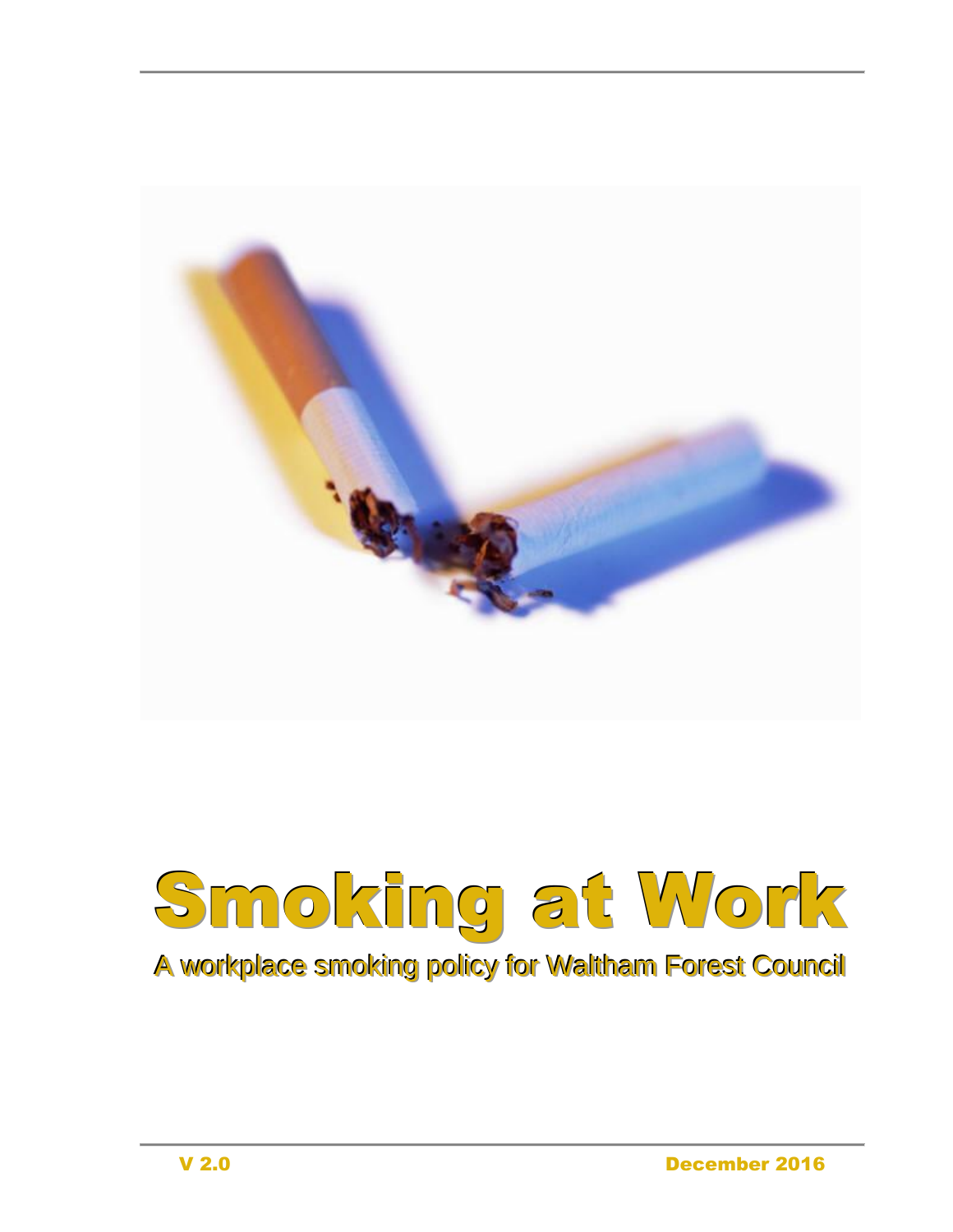## **Contents**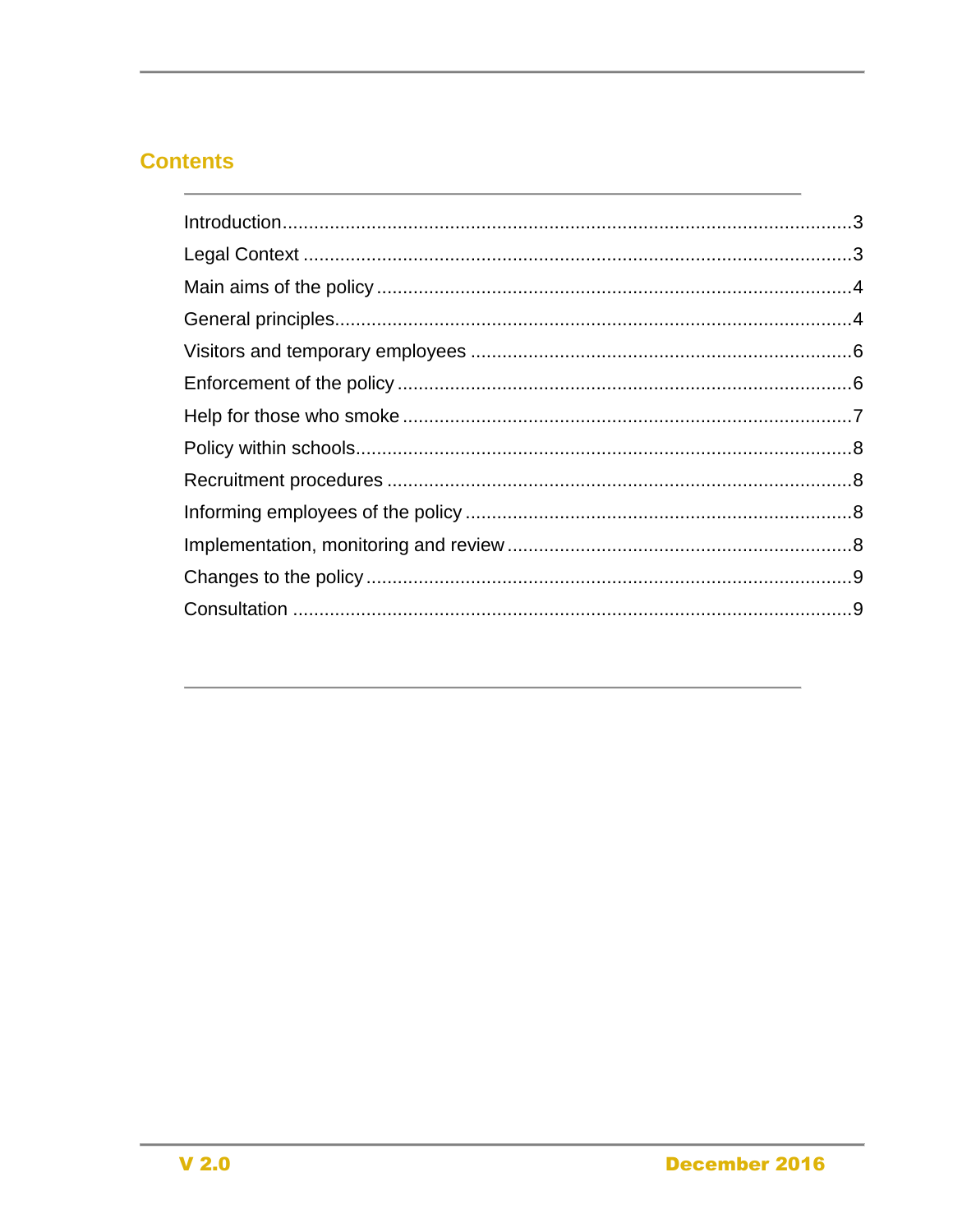## <span id="page-2-0"></span>**Introduction**

1. Passive smoking or breathing other people's tobacco smoke has been known for decades to cause lung cancer, heart disease and chronic lung conditions in non-smokers. Exposure to second-hand smoke during pregnancy can cause harm to the foetus, increasing the risk of premature birth, low birth weight and foetal death.

Smokers themselves suffer from a range of smoking related illnesses and conditions, with smoking accounting for about one in six deaths in the UK each year. Smoking related illnesses give rise to sickness absence. Across employers in Waltham Forest, these sickness absences are estimated to equate to over 57,000 sick days and £5m in lost productivity per year.

E-cigarettes and vapours are battery powered devices designed to replicate smoking behaviour without the use of tobacco. They turn nicotine, flavour and other chemicals into a vapour that is inhaled by the user, which is still highly addictive.

While the research into e-cigarettes and vapours safety and their impact on health is not conclusive at this time, it is important to protect others from exposure to e-cigarette vapours and to ensure their use does not lead people to believe it is acceptable to smoke or reinforce the "normalcy" of smoking behaviour. As such, e-cigarettes and vapours form part of this "Smoking at Work" policy, and are treated in the same way as tobacco-based smoking products.

HR Review Article – [http://www.hrreview.co.uk/hr-news/health-safety/should-employers](http://www.hrreview.co.uk/hr-news/health-safety/should-employers-allow-e-cigarettes/50506)[allow-e-cigarettes/50506](http://www.hrreview.co.uk/hr-news/health-safety/should-employers-allow-e-cigarettes/50506)

This policy was reviewed in December 2016 and will become effective from 01<sup>st</sup> January 2017.

## <span id="page-2-1"></span>**Legal Context**

- 2. As an employer the Council has a duty in common law to take reasonable care to protect the health of its employees. The Council acknowledges that breathing in other people's tobacco smoke is both a public health hazard and an employee welfare issue. The Government also recognise this and the Health Act 2006 has prohibited smoking in enclosed public places (including work places) since 01<sup>st</sup> July 2007.
- 3. The Health and Safety at Work Etc. Act (1974) places a duty on employers to provide a working environment for employees that is so far as is reasonably practicable:

*"... safe, without risks to health, and adequate as regards facilities and arrangements for their welfare at work."*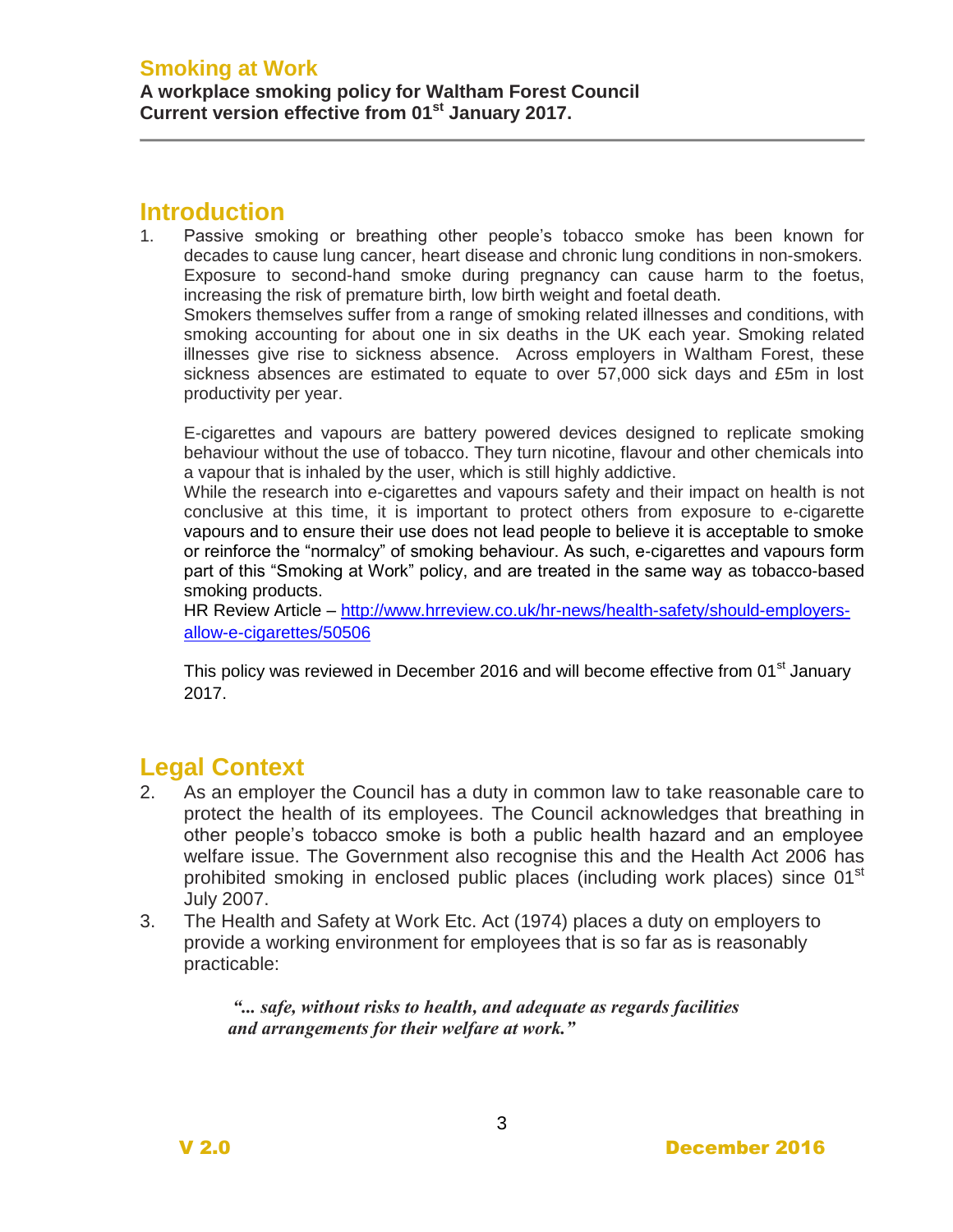4. Therefore, in order to discharge its current and future legal obligations and to demonstrate that it is a caring employer and service provider, Waltham Forest Council has adopted the following policy concerning smoking at work.

## <span id="page-3-0"></span>**Main aims of the policy**

- 5. By introducing a policy on Smoking at Work, Waltham Forest Council aims to:
	- contribute to the Council's future vision and to government strategies for a healthier nation,
	- **C** create a healthier workforce and reduce sickness absence,
	- **C** create a healthier and more pleasant environment for employees and service users by eliminating tobacco smoke and the vapours from e-cigarettes from all Council premises,
	- **•** comply with its legal duties to ensure the health, safety and welfare of its employees, and
	- **•** comply with its legal duties improve the health of the local population.

## <span id="page-3-1"></span>**General principles**

6. This policy retains many of the Council's previously stated aims on tobacco; this now includes the use of e-cigarettes.

It also seeks to strengthen those aims relating to smoking at work and the impact on the health of employees in the borough.

- 7. The Council will:
	- NOT sell or allow the sale of tobacco on its premises,
	- NOT accept tobacco advertising on its hoardings or billboards,
	- NOT accept sponsorship from the Tobacco industry, and
	- **•** Attach conditions to the hire of its halls and other facilities to ensure that these remain smoke-free.
- 8. As an enforcing authority, the Council will:
	- Stop the illegal sale of tobacco to children under 18 years of age,
	- **•** Prevent the sale of illicit tobacco products,
	- **Ensure that the legislation requiring smoke-free public places and** workplaces is enforced throughout the borough.
- 9. As an exemplar employer and in order to improve the health of not only Council employees but all people employed in the borough, the Council will:
	- Model good practice through its policy,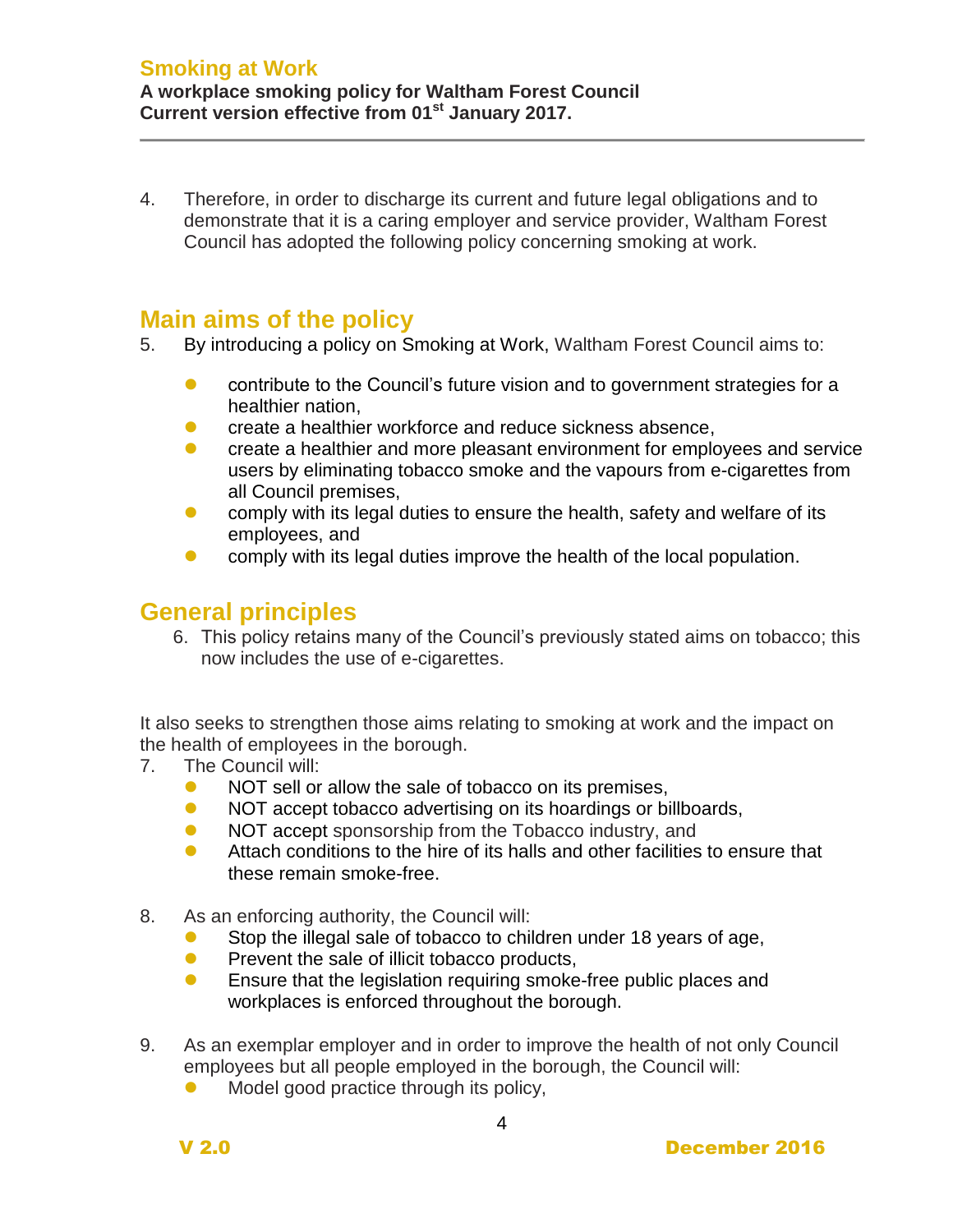- **•** Promote the policy to employers in the borough, and
- **Offer advice on implementing similar policies.**
- 10. This smoking policy seeks to guarantee all Council employees the right to work in an environment free from tobacco smoke, and the vapours from e- cigarettes whilst recognising that some employees may wish to quit and others may not. Therefore the policy offers support for those who wish to quit and clear guidance for those who do not.
- 11. The Council expects all employees to refrain from smoking or using an ecigarette during work time. Work time means any time an employee is being paid by the Council as part of their working week, except for authorised absence. Examples of work time include:
	- Any time recorded on an employee's flexi-record or other time sheet as time spent carrying out their duties.
	- When engaged in Council activities including when representing the Council at events, etc. whether within or outside the borough,
	- When working remotely, during a visit from another member of staff.
- 12. The Council expects all employees, Council members and visitors to refrain from smoking or using an e-cigarette:
	- In all Council premises and associated grounds including car parks and any building or workplace occupied by employees; and
	- **In all Council- operated public buildings, including theatres, cafes, sports and** recreational facilities. Council –operated community centres, and youth clubs; and
	- **In all Council vehicles, including private vehicles when used for business** purposes.
- 13. Risk assessments will have to be made and special arrangements implemented where necessary, in order to protect the employee's health in workplaces which are:
	- **•** Within a service user's home, or
	- **Residential homes, whether Council-run or not, or**
	- **Places where the Council has no control and the employee may be subject** to second hand smoke.
- 14. Employees should not absent themselves from their place of work during work time for the purposes of smoking. Council employees who wish to smoke or use the e-cigarette should do so in their own time.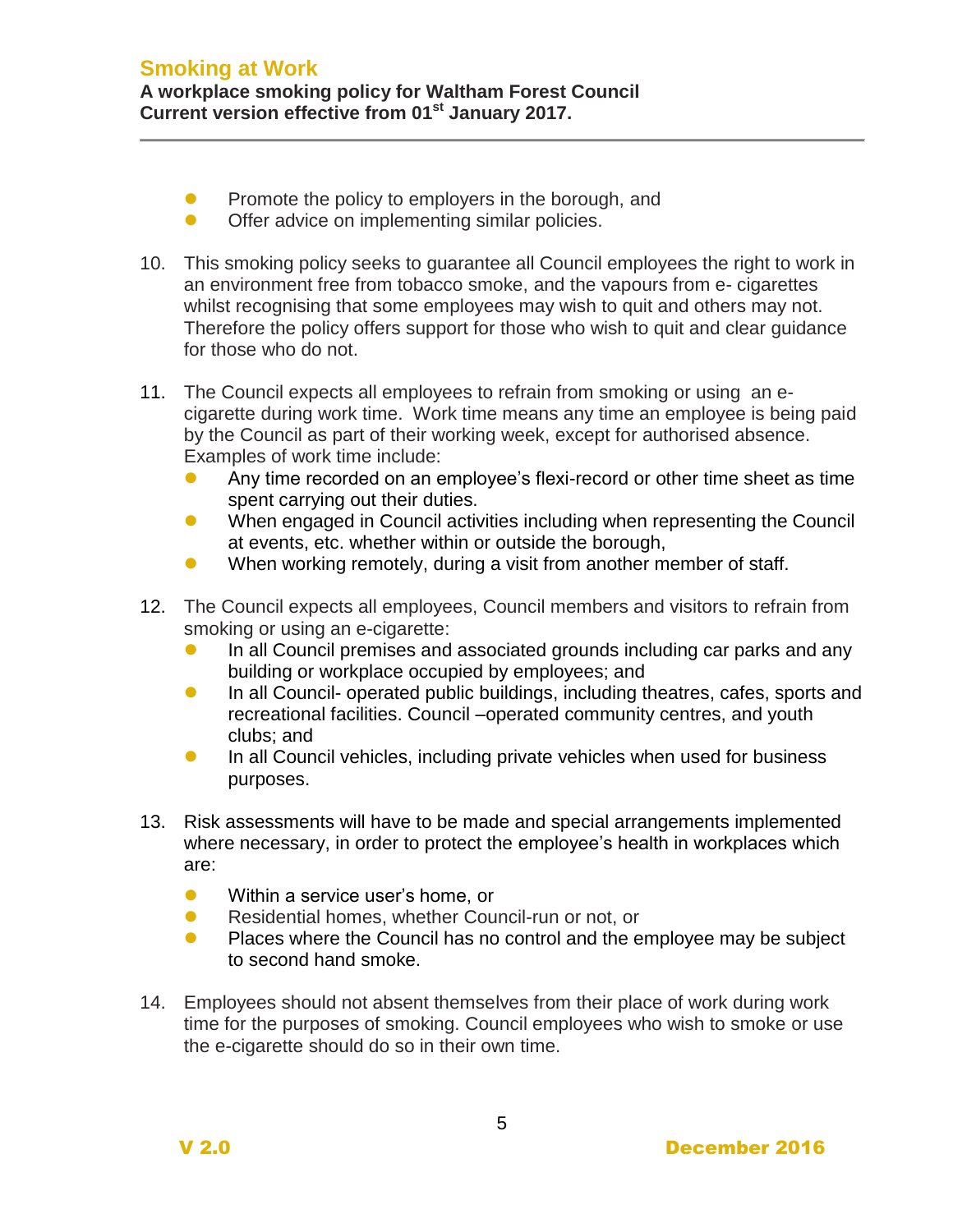15. Managers should not condone employees taking time away from work in order to smoke or use an e-cigarette, as this could be seen to "normalise" smoking.

#### <span id="page-5-0"></span>**Visitors and temporary employees**

- 16. This policy applies equally to all visitors and temporary employees, including agency staff, consultants etc. whether employed by the Council or visiting Council premises.
- 17. The following arrangements should be made for assisting in compliance with this policy and for informing staff, visitors and temporary employees:
	- Suitable and sufficient signage should be provided in all Council premises to indicate that all Council sites are no smoking;
	- Suitable and sufficient receptacles for extinguishing smoking materials should be provided at the entrances of all premises;
	- The person inviting the visitor or engaging the temporary employees should inform them of the policy at the outset via the invitation letter or email.
	- **The receptionist or person greeting the visitor or temporary employee should** inform them of the policy upon arrival at the premises.

### <span id="page-5-1"></span>**Enforcement of the policy**

- 18. The responsibility for enforcement of this policy lies with:
	- **•** Line Managers for breaches related to smoking during work time; and with
	- **•** Line Managers and Facilities Managers for breaches related to smoking on Council premises.
- 19. Breaches of this policy by staff will be subject to the normal disciplinary procedures for employees.
- 20. Both staff and managers should challenge breaches of the policy by nonemployees. Non-employees who breach the Smoking Policy and refuse to comply should be politely asked to leave the premises concerned.
- 21. Breaches of the policy by Members should be reported to the Chief Executive.
- 22. The effective date of this policy (Version 2.0) is  $01<sup>st</sup>$  January 2017.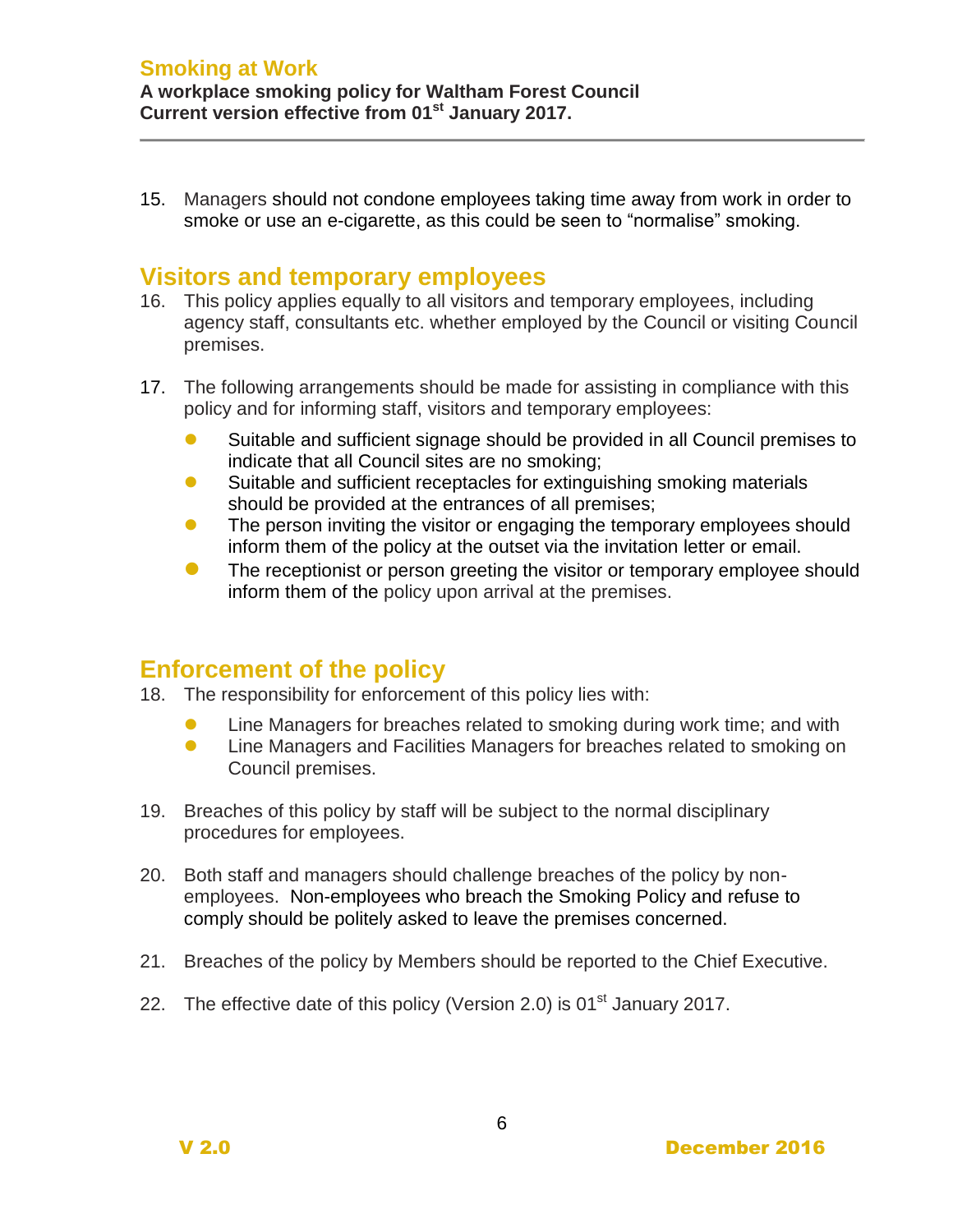### <span id="page-6-0"></span>**Help for those who smoke**

- 23. This policy recognises that second-hand smoke adversely affects the health of all employees. The Council would wish to encourage employees to give up smoking and seeks to influence this by controlling *when* and *where* they smoke thereby limiting the effects that smoking has on non-smoking colleagues and the public. However, it is recognised that the changes may impact on the working lives of employees that smoke.
- 24. In an effort to assist individual employees, the following help will be available:
	- **Smoking Cessation Support through local stop smoking services;**
	- **Occupational Health advice; and**
	- Counselling.
- 25. As of April 2013, the local authority inherited the commissioning responsibility for local stop smoking services. The local authority encourages employees to utilise the stop smoking services available in the borough during their quit attempt. Studies have shown that people are four times more likely to quit smoking with help from a professional stop smoking service.
- 26. Local Smoking Cessation Support is available through North East London Foundation Trust (NELFT) NHS on 08000320102 or email on: [stopsmokingservice.bdchs@nhs.net](mailto:stopsmokingservice.bdchs@nhs.net). The stop smoking service can offer free face to face support on a one to one or group basis. For those not able to attend the service in person, there is also a dedicated quit line available. Support arrangements for employees should not interfere with the delivery of Council services.
- 27. Telephone counselling for employees is available 24 hours a day; seven days a week via the Council's counselling service for staff Employee Assistance Programme.
- 28. Training in Managing Stress will be available for those employees who use smoking as a way to manage stress<sup>1</sup>.
- 29. Support and encouragement should be offered by the colleagues of staff who wish to try to stop smoking.

l  $1$  It should be noted that the effects of nicotine are to exacerbate the symptoms of stress and do not alleviate them.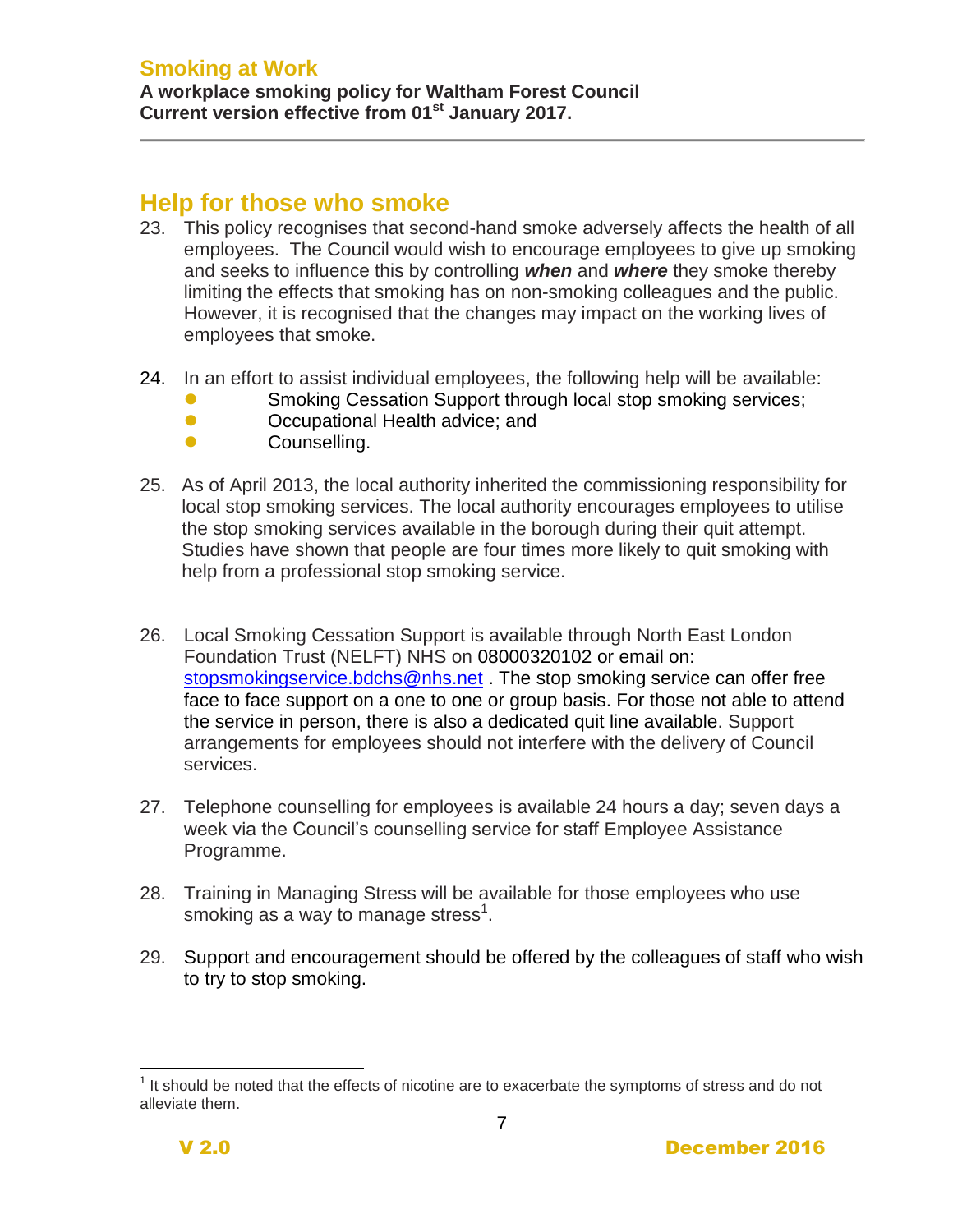#### **Smoking at Work**

#### <span id="page-7-0"></span>**Policy within schools**

30. For schools, this policy recommends that school Governing Bodies and Head Teachers adopt a Smoking Policy that prohibits all smoking in school premises and on school grounds.

#### <span id="page-7-1"></span>**Recruitment procedures**

- 31. Details of the policy should be included in the recruitment packs associated with job applications.
- 32. All job applicants should be made aware of the Smoking Policy at the interview stage.
- 33. On their appointment and at subsequent induction, all new employees and members should be provided with access to a copy of this policy.

#### <span id="page-7-2"></span>**Informing employees of the policy**

34. The Council will inform employees no less than 90 days in advance of the implementation of the policy. The policy will be published on ForestNet for access by staff. Printed copies will only be available for those employees that do not have access to PCs.

#### <span id="page-7-3"></span>**Implementation, monitoring and review**

- 35. The responsibility for implementing this policy rests with all employees and managers. Where necessary guidance will be provided for employees and managers on implementing the policy via the Personnel Framework.
- 36. The responsibility for monitoring the policy rests with senior managers.
- 37. A formal review of the policy will be conducted after eighteen months. Trade unions, health and safety and public health representatives will be consulted on the results of the monitoring and review.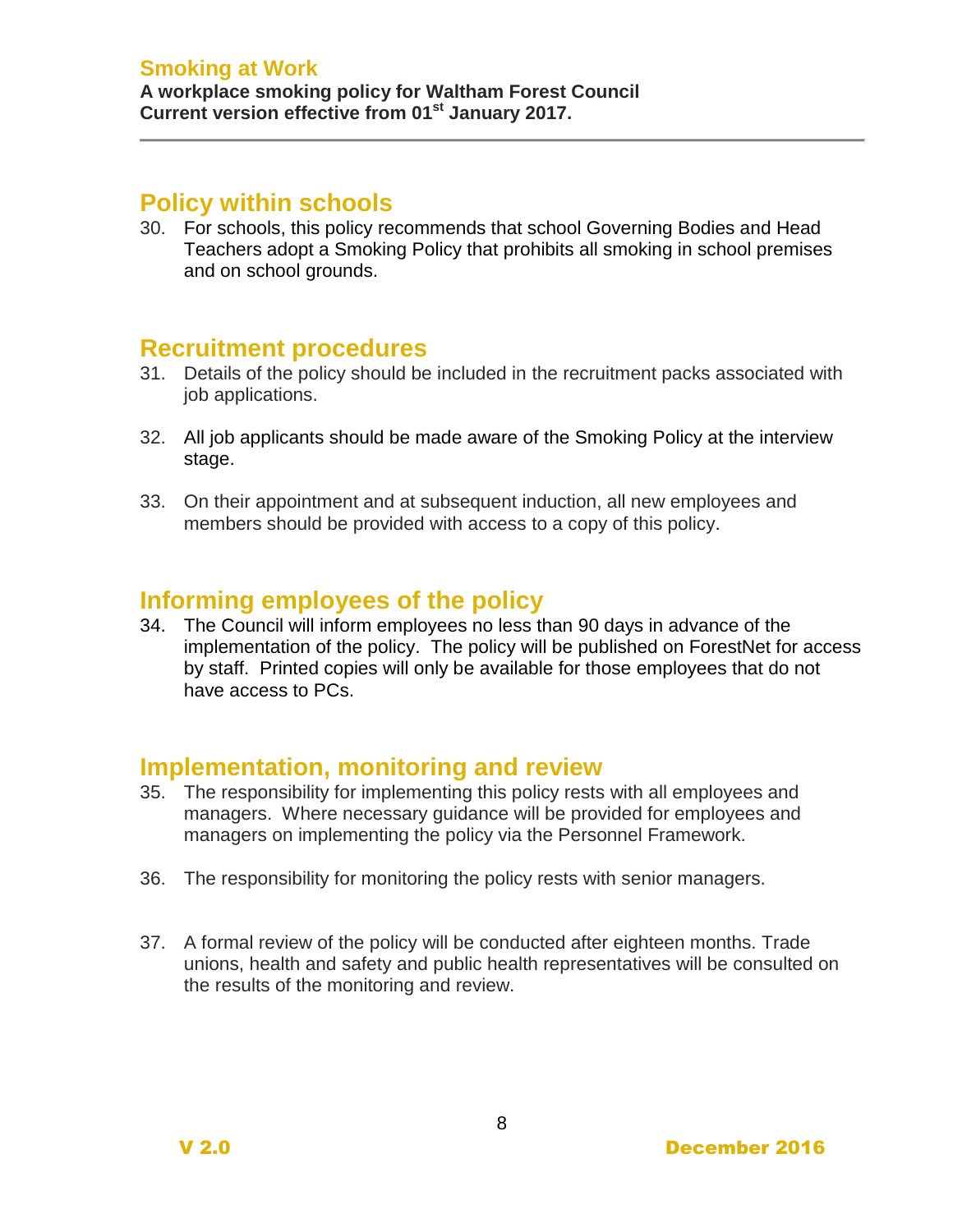## <span id="page-8-0"></span>**Changes to the policy**

38. 90 days notice will be given regarding any changes made to the policy. Trade unions and health and safety representatives will be consulted in good time about any proposed changes.

## <span id="page-8-1"></span>**Consultation**

39. This policy has been devised in consultation with Trade Unions and representatives concerned with health and safety in Waltham Forest Council through the Corporate Health & Safety Committee.

## **Document Information**

| <b>Title</b>                   | Smoking at Work                                                                                          |
|--------------------------------|----------------------------------------------------------------------------------------------------------|
| <b>Document</b><br><b>Type</b> | Policy – a workplace smoking policy                                                                      |
| <b>Document</b><br>summary     | This document outlines the policy for smoking at work for<br>employees and visitors to council premises. |
| <b>Policy</b><br>Owner         | Head of Human Resources; Health & Safety Manager                                                         |
| Location<br>of original        | HSU\Council Policies & Info\Smoking\WF Smoking<br>Policy 2010.doc                                        |

## **Version History**

| <b>Revision</b><br>date | <b>Summary of changes</b>             |
|-------------------------|---------------------------------------|
|                         | October 2006   Policy agreed at CHSWG |
|                         | January 2010   Draft review to CHSC.  |